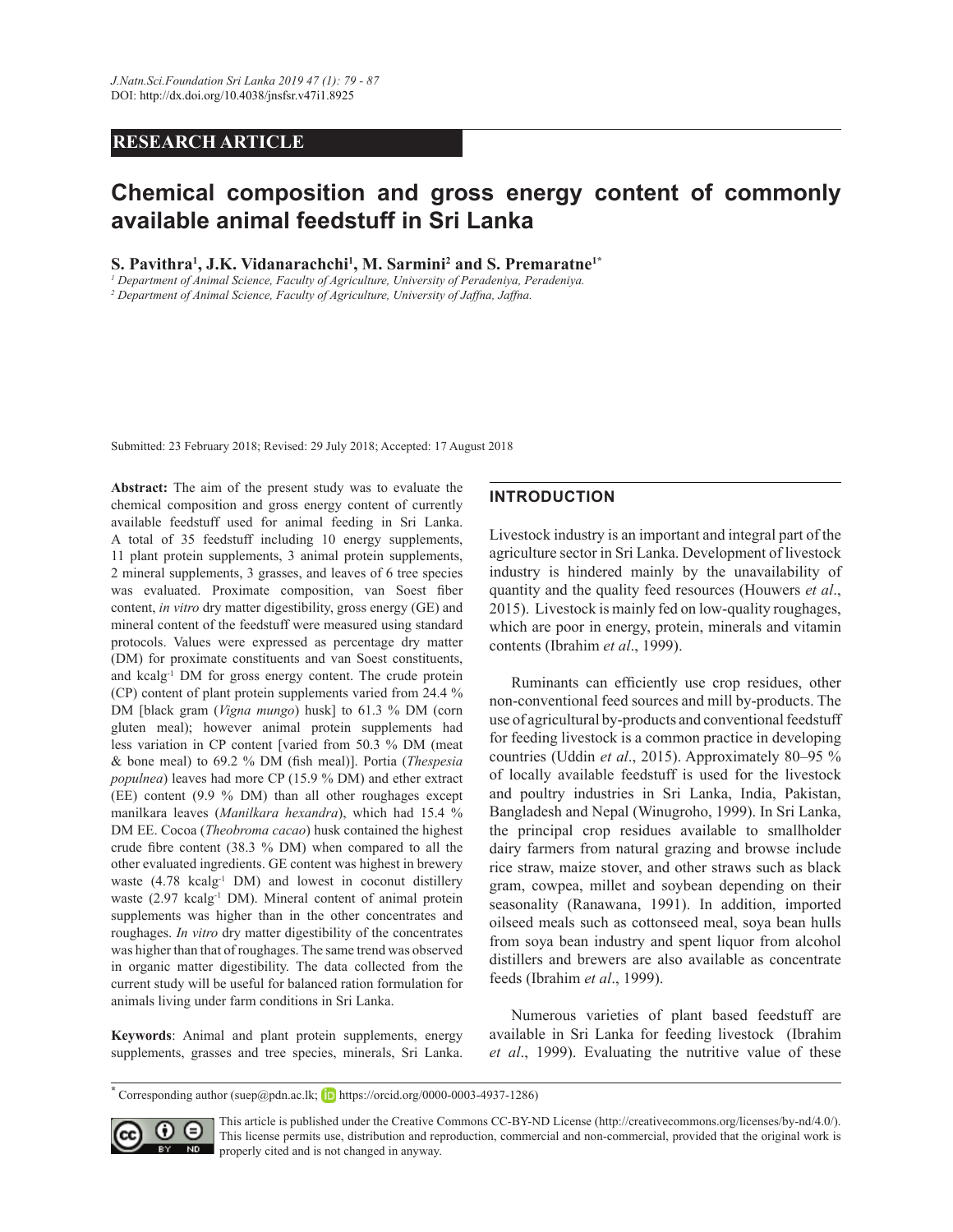available feed resources is essential as this could make an important contribution to ruminant nutrition mainly in ration formulation (Taphizadeh et al., 2008). When formulating a ration to meet the nutritional requirements of the animals, it is necessary to know the nutritive value, availability of nutrients, palatability of feeds, the nutritional requirements of the animals and the cost (Kearl, 1982). Access to a database of nutritive values, and use of such information, will have a significant impact on improved animal performance and productivity (Devendra  $\&$  Leng, 2011). Therefore, the present study was undertaken to evaluate the nutritional quality of commonly available feed resources for feeding livestock and poultry in Sri Lanka.

# **METHODOLOGY**

### **Feed materials**

The following types of feedstuff used for ruminant feeding were studied: energy supplements such as corn (Zea mays), wheat (Triticum aestivum) bran, broken-rice *(Oryza sativa)*, rice *(Oryza sativa)* polish [S-Sinhapitiva Farm, Gampola and CIC- Chemical Industries Colombo (Pvt.) Ltd., Ekala, Ja-Ela], bakery by-product, biscuit powder (S-Sinhapitiya Farm, Gampola), biscuit powder [N- New Bernard (Pvt.) Ltd., Kuliyapitiya], soybean (Glycine max) husk and cocoa (Theobroma cacao) husk; plant protein supplements such as United States (US) soybean (Glycine max) meal, textured vegetable protein (TVP) powder, coconut (Cocos nucifera) poonac, gingelly (Sesamum indicum) poonac, coconut (Cocos nucifera) distillery waste, brewery waste, corn gluten meal (CGM), distillers dried grains with solubles (DDGS), black gram (Vigna mungo) husk, dhal (Lens culinaris) husk only and dhal (Lens culinaris) seeds with husk; animal protein supplements such as fish meal, meat & bone meal and poultry offal meal; grass species such as CO-4 (Pennisetum americanum  $\times$  Pennisetum purpureum), CO-3 (Pennisetum americanum  $\times$  Pennisetum *purpureum*) and sorghum (Sorghum bicolor); tree leaves like banyan leaves (Ficus benghalensis), portia leaves (Thespesia populnea), manilkara leaves (Manilkara hexandra), midnapore creeper leaves (Rivea hypocrateriformis), jackal jujube leaves (Ziziphus jujube) and white fig leaves (*Ficus virensaiton*); and mineral supplements such as CaCO<sub>3</sub> (lime stone) and dicalcium phosphate (DCP).

### **Sample collection**

Rice polish (S), biscuit powder (S), dhal husk, and black gram husk were collected from the Sinhapitiya Farm (Gampola). Corn, broken-rice, biscuit powder (N), coconut poonac and gingelly poonac were obtained from New Bernard (Pvt.) Ltd. (Kuliyapitiya). Except the above, all the other concentrates were collected from CIC (Pvt.) Ltd. (Ja-Ela). Subsamples of grasses were collected from the research field of the Veterinary Research Institute, Gannoruwa, Leaves of tree species were harvested from mature trees found in the fields of livestock farmers in Killinochchi District. All samples were collected from a single visit in September 2016. All collected samples (about 1 kg of each sample) were dried in an oven (Yamato Scientific Co., Ltd., Japan) at 60 °C until a constant weight was obtained. The samples were then ground using a laboratory grinder and passed through a 1 mm mesh screen. Ground samples were stored in sampling bottles until used for chemical analyses.

#### **Chemical analyses**

Moisture [Association of Official Analytical Chemists (AOAC) method 950.46B], ash (AOAC method 938.08), ether extract (EE; AOAC method 945.16) and crude fibre (CF; AOAC method 962.09) were determined by the methods of AOAC (2005). Nitrogen-free extract (NFE) was calculated by the difference (i.e.,  $100 - %$ moisture - % ash - % crude protein - % EE - % CF). Crude protein (CP) content was determined by the micro-Kjeldahl procedure, AOAC method 920.87; the factor  $N \times 6.25$  was used to convert nitrogen into crude protein (AOAC, 2005). The EE (crude lipid) was extracted using a Soxhlet apparatus and the quantity of EE was determined gravimetrically. CF content was determined by the suction system with repeated treatment of dilute H<sub>2</sub>SO<sub>4</sub>, followed by dilute NaOH and washing with water. Accuracy of each estimation was evaluated by running a standard casein sample with a known proximate composition. Acid detergent fibre (ADF), neutral detergent fibre (NDF) and hemicellulose (HC) contents were analysed according to Goering and van Soest (1970) and van Soest and Robertson (1980). *In vitro* dry matter digestibility (IVDMD) and organic matter digestibility (OMD) (Tilley & Terry, 1963) were also determined using rumen liquor. The energy value of feed was measured using a bomb calorimeter (IKA-C-7000; Germany).

#### **Statistical analyses**

Three replicates of each sample were used for all the analyses. The data obtained were subjected to descriptive analysis using the Statistical Package for Social Sciences (SPSS). Values expressed as percentage dry matter (DM) for proximate constituents and van Soest constituents, and kcalg<sup>-1</sup> DM for gross energy contents were presented as mean  $\pm$  standard deviation.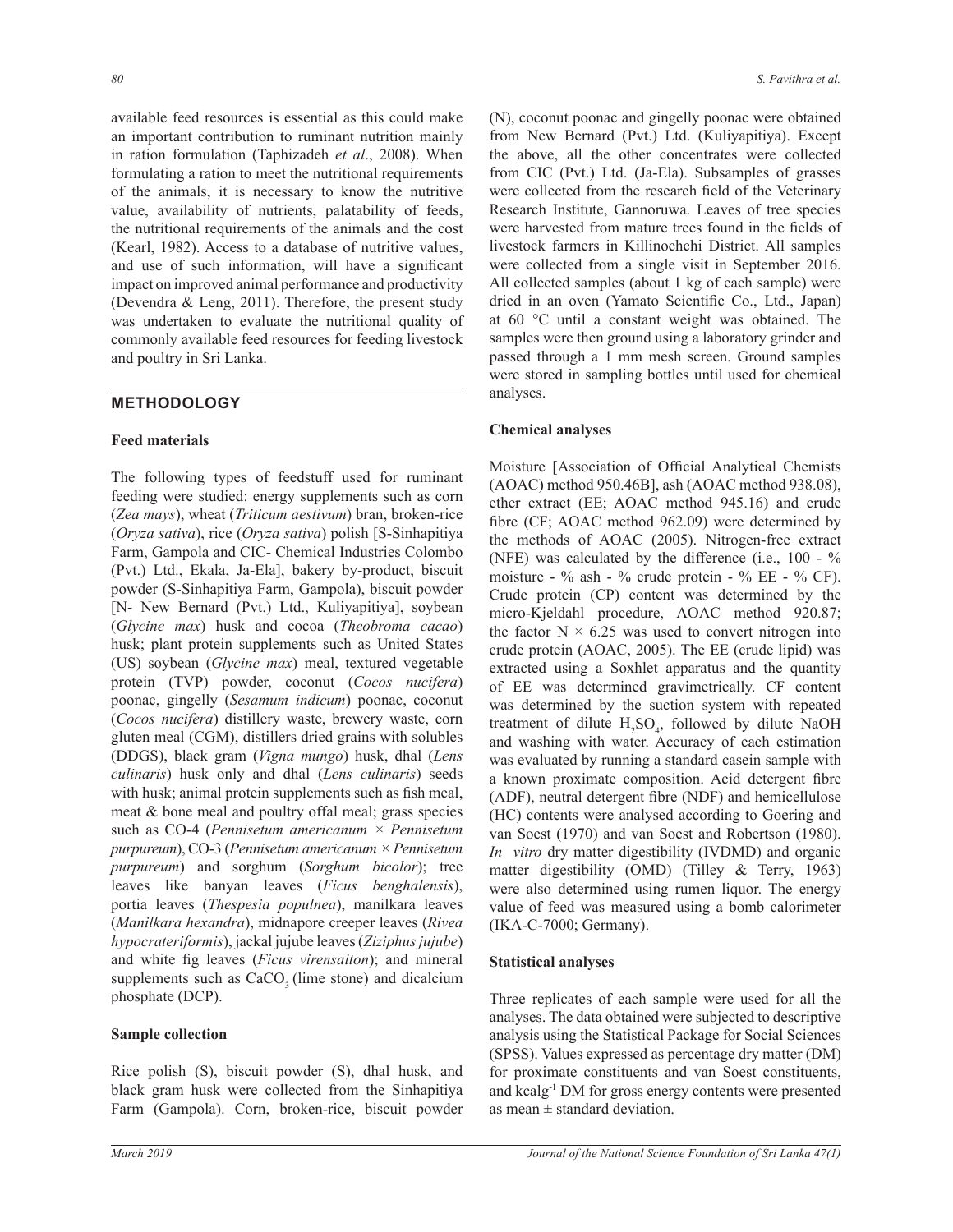| Table 1: |  |  | Proximate composition of feedstuff (% DM) |  |
|----------|--|--|-------------------------------------------|--|
|----------|--|--|-------------------------------------------|--|

| Feedstuff                                                     | DM              | Ash              | CP              | EE               | CF              | <b>NFE</b>      |
|---------------------------------------------------------------|-----------------|------------------|-----------------|------------------|-----------------|-----------------|
| <b>CONCENTRATES</b>                                           |                 |                  |                 |                  |                 |                 |
| Energy supplements                                            |                 |                  |                 |                  |                 |                 |
| Corn (Zea mays)                                               | $89.2 \pm 0.11$ | $1.00 \pm 2.17$  | $10.7 \pm 0.28$ | $4.04 \pm 0.01$  | $2.95 \pm 0.15$ | $81.2 \pm 0.33$ |
| Wheat (Triticum aestivum) bran                                | $90.9 \pm 0.06$ | $2.76 \pm 2.24$  | $18.7 \pm 0.06$ | $4.18 \pm 0.05$  | $12.0 \pm 0.01$ | $62.2 \pm 0.19$ |
| Broken rice (Oryza sativa)                                    | $86.8 \pm 0.03$ | $6.88 \pm 2.86$  | $10.1 \pm 0.23$ | $1.44 \pm 0.00$  | $4.82 \pm 0.16$ | $76.6 \pm 0.58$ |
| Rice (Oryza sativa) polish (S)                                | $87.4 \pm 0.02$ | $5.83 \pm 0.33$  | $17.2 \pm 0.29$ | $17.43 \pm 0.17$ | $10.6 \pm 0.10$ | $48.9 \pm 0.05$ |
| Rice (Oryza sativa) polish (CIC)                              | $89.5 \pm 0.08$ | $6.39 \pm 2.48$  | $16.7 \pm 0.23$ | $16.8 \pm 0.03$  | $10.0 \pm 0.04$ | $49.9 \pm 0.23$ |
| Bakery by-product                                             | $84.3 \pm 0.12$ | $2.09 \pm 0.82$  | $11.5 \pm 0.31$ | $10.7 \pm 0.17$  | $0.91 \pm 0.00$ | $74.7 \pm 0.52$ |
| Biscuit powder (S)                                            | $86.6 \pm 0.14$ | $1.67 \pm 0.78$  | $11.7 \pm 0.07$ | $7.33 \pm 0.35$  | $0.76 \pm 0.00$ | $78.4 \pm 0.09$ |
| Biscuit powder (N)                                            | $85.1 \pm 0.04$ | $2.01 \pm 1.16$  | $12.4 \pm 0.23$ | $9.80 \pm 0.03$  | $1.51 \pm 0.00$ | $74.2 \pm 0.07$ |
| Soybean (Glycine max) husk                                    | $91.9 \pm 0.02$ | $5.04 \pm 0.26$  | $14.8 \pm 0.19$ | $1.84 \pm 0.00$  | $36.5 \pm 0.20$ | $41.8 \pm 0.35$ |
| Cocoa (Theobroma cacao) husk                                  | $93.9 \pm 0.07$ | $8.59 \pm 0.07$  | $11.9 \pm 0.06$ | $6.77 \pm 0.04$  | $38.3 \pm 0.03$ | $34.3 \pm 0.30$ |
| Plant protein supplements                                     |                 |                  |                 |                  |                 |                 |
| United State (US) soybean (Glycine max) meal                  | $88.6 \pm 0.14$ | $7.44 \pm 0.33$  | $54.4 \pm 0.56$ | $7.37 \pm 0.02$  | $2.90 \pm 0.01$ | $27.8 \pm 0.02$ |
| Textured vegetable protein (TVP) powder                       | $87.8\pm0.21$   | $8.01 \pm 1.28$  | $49.2 \pm 0.14$ | $6.03 \pm 0.01$  | $1.64 \pm 0.07$ | $35.1 \pm 0.19$ |
| Coconut (Cocos nucifera) poonac                               | $91.2 \pm 0.06$ | $5.79 \pm 4.74$  | $25.6 \pm 0.12$ | $4.30 \pm 0.01$  | $11.1 \pm 0.09$ | $53.1 \pm 0.54$ |
| Gingelly (Sesamum indicum) poonac                             | $92.0 \pm 0.05$ | $14.0 \pm 18.02$ | $44.7 \pm 0.08$ | $3.30 \pm 0.01$  | $9.50 \pm 0.02$ | $28.4 \pm 0.00$ |
| Coconut (Cocos nucifera) distillery waste                     | $40.6 \pm 0.15$ | $15.2 \pm 23.67$ | $26.1 \pm 0.00$ | $2.97 \pm 0.00$  | $3.62 \pm 0.12$ | $52.0 \pm 0.16$ |
| Brewery waste                                                 | $32.5 \pm 0.02$ | $4.20 \pm 0.94$  | $26.0 \pm 0.19$ | $9.78 \pm 0.01$  | $11.7 \pm 0.07$ | $48.2 \pm 0.00$ |
| Corn gluten meal (CGM)                                        | $85.3\pm0.08$   | $5.82 \pm 0.34$  | $61.3 \pm 0.26$ | $3.81 \pm 0.05$  | $4.32 \pm 0.36$ | $24.7 \pm 0.29$ |
| Distillers dried grains with solubles (DDGS)                  | $89.7 \pm 0.00$ | $6.41 \pm 1.72$  | $32.5 \pm 0.03$ | $8.60\pm0.01$    | $6.75 \pm 0.13$ | $45.6 \pm 0.36$ |
| Black gram (Vigna mungo) husk                                 | $85.9 \pm 0.09$ | $3.42 \pm 0.59$  | $24.3 \pm 0.11$ | $3.84 \pm 0.00$  | $17.7 \pm 0.27$ | $50.5 \pm 0.12$ |
| Dhal (Lens culinaris) husk only                               | $87.3 \pm 0.25$ | $2.40 \pm 0.19$  | $24.6 \pm 0.32$ | $4.21 \pm 0.01$  | $15.0 \pm 0.07$ | $53.6 \pm 0.11$ |
| Dhal (Lens culinaris) seeds with husk                         | $87.9 \pm 0.34$ | $2.72 \pm 0.03$  | $45.6 \pm 0.27$ | $4.33 \pm 0.01$  | $12.1\pm0.14$   | $35.0 \pm 0.10$ |
| Animal protein supplements                                    |                 |                  |                 |                  |                 |                 |
| Fish meal                                                     | $90.7 \pm 0.02$ | $18.3 \pm 0.73$  | $69.2 \pm 0.23$ | $3.18 \pm 0.00$  | $1.83 \pm 0.34$ | $7.40 \pm 0.00$ |
| Meat and bone meal                                            | $91.5 \pm 0.05$ | $29.9 \pm 1.08$  | $50.3 \pm 0.22$ | $4.07 \pm 0.01$  | $1.80 \pm 0.14$ | $13.8 \pm 0.09$ |
| Poultry offal meal                                            | $90.2 \pm 0.22$ | $14.5 \pm 0.07$  | $64.9 \pm 0.13$ | $9.22 \pm 0.25$  | $3.14 \pm 0.27$ | $8.08 \pm 0.00$ |
| <b>ROUGHAGES</b>                                              |                 |                  |                 |                  |                 |                 |
| Grass                                                         |                 |                  |                 |                  |                 |                 |
| CO-4 (Pennisetum americanum $\times$<br>Pennisetum purpureum) | $19.7 \pm 0.09$ | $14.8 \pm 0.26$  | $14.0 \pm 0.01$ | $3.84 \pm 0.05$  | $30.8 \pm 0.19$ | $36.4 \pm 0.08$ |
| CO-3 (Pennisetum americanum $\times$                          | $17.2 \pm 0.10$ | $14.4 \pm 2.99$  | $10.3 \pm 0.01$ | $2.93 \pm 0.01$  | $34.9 \pm 0.16$ | $37.3 \pm 0.04$ |
| Pennisetum purpureum)                                         |                 |                  |                 |                  |                 |                 |
| Sorghum (Sorghum bicolor)                                     | $15.7 \pm 0.19$ | $9.83 \pm 0.14$  | $13.5 \pm 0.24$ | $2.80 \pm 0.35$  | $36.1 \pm 0.10$ | $37.7 \pm 0.06$ |
|                                                               |                 |                  |                 |                  |                 |                 |
| Tree leaves<br>Banyan leaves (Ficus benghalensis)             | $46.6 \pm 0.05$ | $8.25 \pm 3.90$  | $9.07 \pm 0.45$ | $9.61 \pm 0.02$  | $31.1 \pm 0.14$ | $41.9 \pm 0.30$ |
| Portia leaves (Thespesia populnea)                            | $38.2 \pm 0.28$ | $15.0 \pm 3.92$  | $15.9 \pm 1.05$ | $9.92 \pm 0.04$  | $20.1 \pm 0.03$ | $38.9\pm0.86$   |
| Manilkara leaves (Manilkara hexandra)                         | $36.5 \pm 0.02$ | $8.21 \pm 3.78$  | $10.2 \pm 0.28$ | $15.4\pm0.00$    | $35.6 \pm 0.01$ | $30.4 \pm 0.34$ |
| Midnapore creeper leaves                                      | $42.8 \pm 0.02$ | $14.7 \pm 1.31$  | $13.4 \pm 0.21$ | $8.12 \pm 0.01$  | $19.6 \pm 0.20$ | $44.0 \pm 0.05$ |
| (Rivea hypocrateriformis)                                     |                 |                  |                 |                  |                 |                 |
| Jackal jujube leaves (Ziziphus jujube)                        | $39.6 \pm 0.02$ | $12.4 \pm 3.22$  | $15.3 \pm 0.18$ | $2.89 \pm 0.01$  | $23.8 \pm 0.22$ | $45.4 \pm 0.34$ |
| White fig leaves (Ficus virensaiton)                          | $38.2 \pm 0.01$ | $18.0 \pm 0.03$  | $11.8 \pm 0.31$ | $4.53 \pm 0.01$  | $24.1\pm0.23$   | $41.4 \pm 0.51$ |
|                                                               |                 |                  |                 |                  |                 |                 |
| MINERAL SUPPLEMENTS                                           |                 |                  |                 |                  |                 |                 |
| $CaCO3$ (lime stone)                                          | $98.7 \pm 0.08$ | $96.98 \pm 1.16$ |                 |                  |                 |                 |
| Dicalcium phosphate (DCP)                                     | $98.3 \pm 0.05$ | $99.00 \pm 0.02$ |                 |                  |                 |                 |

Values are expressed as averages  $\pm$  SD (standard deviation); S: Sinhapitiya Farm; CIC: Chemical Industries Colombo (Pvt.) Ltd.; N: New Bernard (Pvt.) Ltd.

DM: dry matter; CP: crude protein; CF: crude fibre; EE: ether extract; NFE: nitrogen-free extract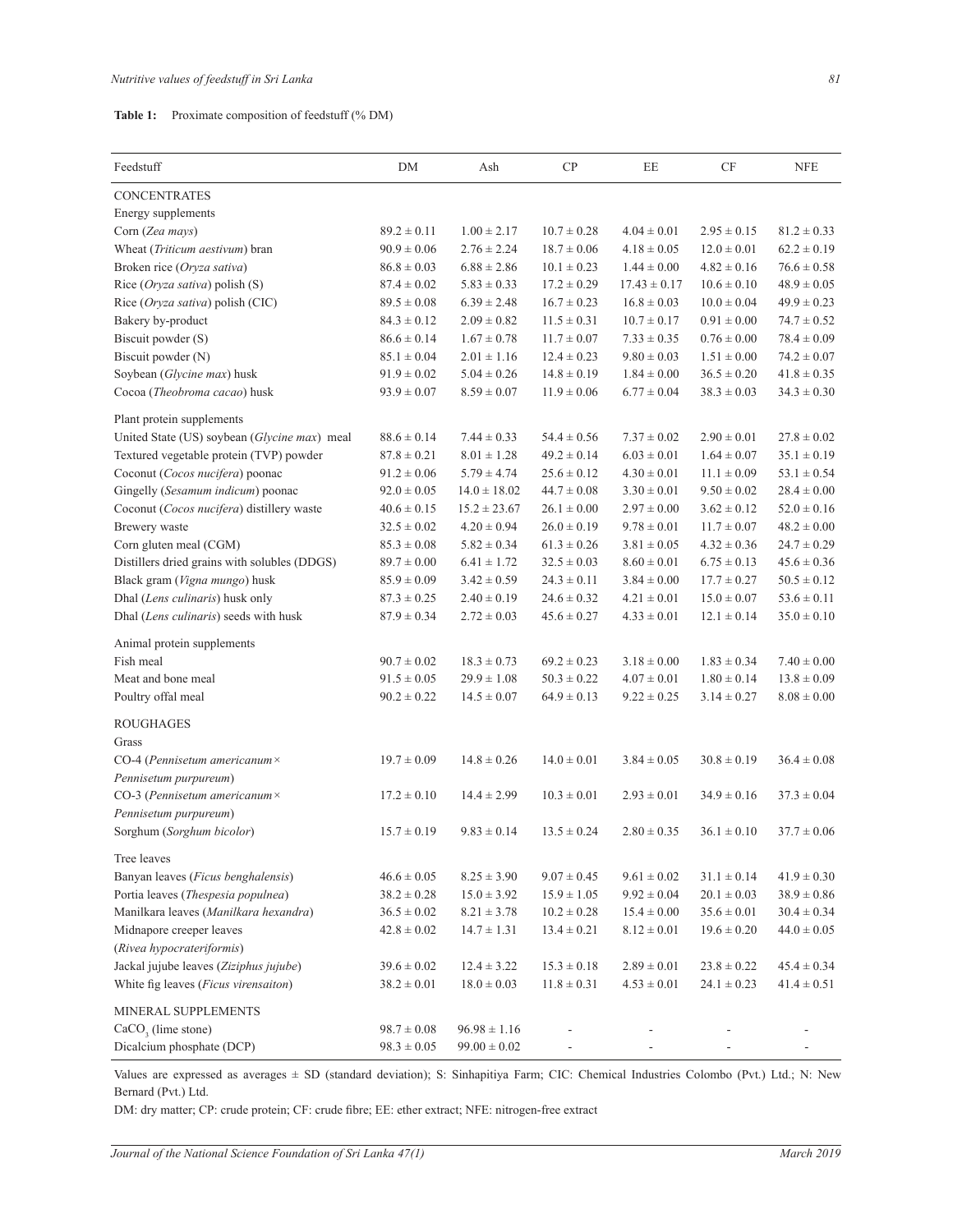# **RESULTS AND DISCUSSION**

# Proximate composition of the feedstuff

The proximate composition of feedstuff is given in Table 1. The results indicate that the nutritional composition of feedstuff varies widely with the origin of ingredients. The dry matter (DM) content of tested materials ranged from 15.7  $\%$  to 98.7  $\%$ . Excluding the coconut distillery waste and brewery waste, the DM content of all concentrates were higher (above 85  $\%$ ) than that of roughages (below 50  $\%$ ).

With the exception of mineral supplements, meat and bone meal had the highest total ash content  $(29.9\%$ DM), followed by fish meal (18.3 % DM) and white fig leaves (18.1 % DM). The ash content of other samples measured were below 16  $\%$  DM and corn (1  $\%$  DM) had the lowest content. According to Jayawardena and Perera (1991), the ash content of fodder leaves between 5 and 10 % DM, is considered as a satisfactory source of minerals. The ash content of all the tree leaves analysed in this study was greater than  $8\%$  DM and could be considered as satisfactory mineral sources. Gingelly poonac and coconut distillery waste were found to contain relatively higher ash contents (14.0 and 15.2  $\%$  DM, respectively) when compared to that of other plant protein supplements. Perhaps this could be due to impurities such as sand present in those samples. A previous study reported that gingelly poonac contains 10.8 % (DM basis) of ash (Ravindran, 1992).

The CP content of samples ranged from  $9.07\%$ DM (banyan leaves) to 69.7 % DM (fish meal). Of all the plant protein supplement samples evaluated, CGM had the highest CP content (61.4 % DM). Concerning the roughages, portia leaves had the highest CP content (15.9 % DM) followed by jackal jujube leaves (15.4 %) DM) and CO-4 (14.1  $\%$  DM). The results of the study revealed that fish meal and poultry offal meal are the best sources of CP supplements among the feedstuff tested. In addition, CGM, US SBM and TVP powder can be considered as good sources of plant protein supplements.  $CP$  levels below 8.0 % DM would negatively affect the microbial activity in the rumen (Ibrahim, 1988). All analysed feed samples recorded medium values for CP in terms of feeding ruminants (above  $8\%$  DM).

The tested materials such as rice polish, bakery by-products and manilkara leaves had appreciable EE contents of 17.4 %, 16.9 % and 15.5 % DM, respectively while the others were below 10 % DM. The CF content was high in the roughages and ranged from  $19.7\%$ DM (midnapore creeper leaves) to 36.2 % DM (jackal jujube leaves), while that of biscuit powder (S) and bakery by-product was the lowest  $(0.76\%$  and  $0.90\%$ DM, respectively). With respect to NFE, animal protein supplements had the lowest values, whereas the other ingredients contained a relatively high percentage of NFE ranging from 24.7 % DM (CGM) to 81.25 % DM (corn).

Proximate composition of concentrates, particularly corn, wheat bran husk and soybean husk were similar to those reported by NRC (1998). However, the CP content given by Samarasinghe (2007) for broken rice (7.44  $\%$ DM), rice polish (13.15 % DM), coconut poonac (21.5 % DM), gingelly poonac (41.36 % DM), and poultry offal meal  $(63.29\%$  DM) were lower than those reported in the current study. These variations could be a result of differences in field practices such as processing, drying and storage. Further, this may partly be explained not only by geographical and seasonal variation, but also by methodological differences.

 Proximate composition of CO-3 and sorghum in this study were comparable to those obtained by Sarmini and Premaratne (2017). However, the CP content (15 % DM) of CO-3 obtained by Premaratne and Premalal (2006) was higher than that of this study. Moreover, the CP content of CO-4 (11 % DM) obtained was quite high but the ash  $(8.2\%$  DM), EE (5.8 % DM) and CF (27 % DM) remain below the values reported by Lahiru and Jayaweera (2016). The variation may be due to differences in the climatic condition and maturity level at harvest.

### **Yan Soest fibre content of the feedstuff**

van Soest fibre contents of the feedstuff showed a high variation in ADF, NDF and HC as given in Table 2. The value for ADF in feedstuff ranged between 2.34 % DM (fish meal) to 49.07  $%$  DM (CO-3). Neutral detergent content of the samples varied from  $5.37\%$  DM (poultry offal meal) to 83.13% DM (CO-4). Meanwhile, the HC content varied from  $1.47$  % DM (poultry offal meal) to 35.89 % DM (wheat bran). Among energy supplements, cocoa husk contained the highest NDF and ADF.

 The ADF and NDF contents reported for soybean husk and DDGS by NRC (1998) and for banyan leaves by Ibrahim (1988) were similar to the present results. However, the ADF content reported for cocoa husk by Donkoh et al. (1991) (68.64 % DM), for portia leaves by Jayawardena and Perera (1991) (31.65 % DM), for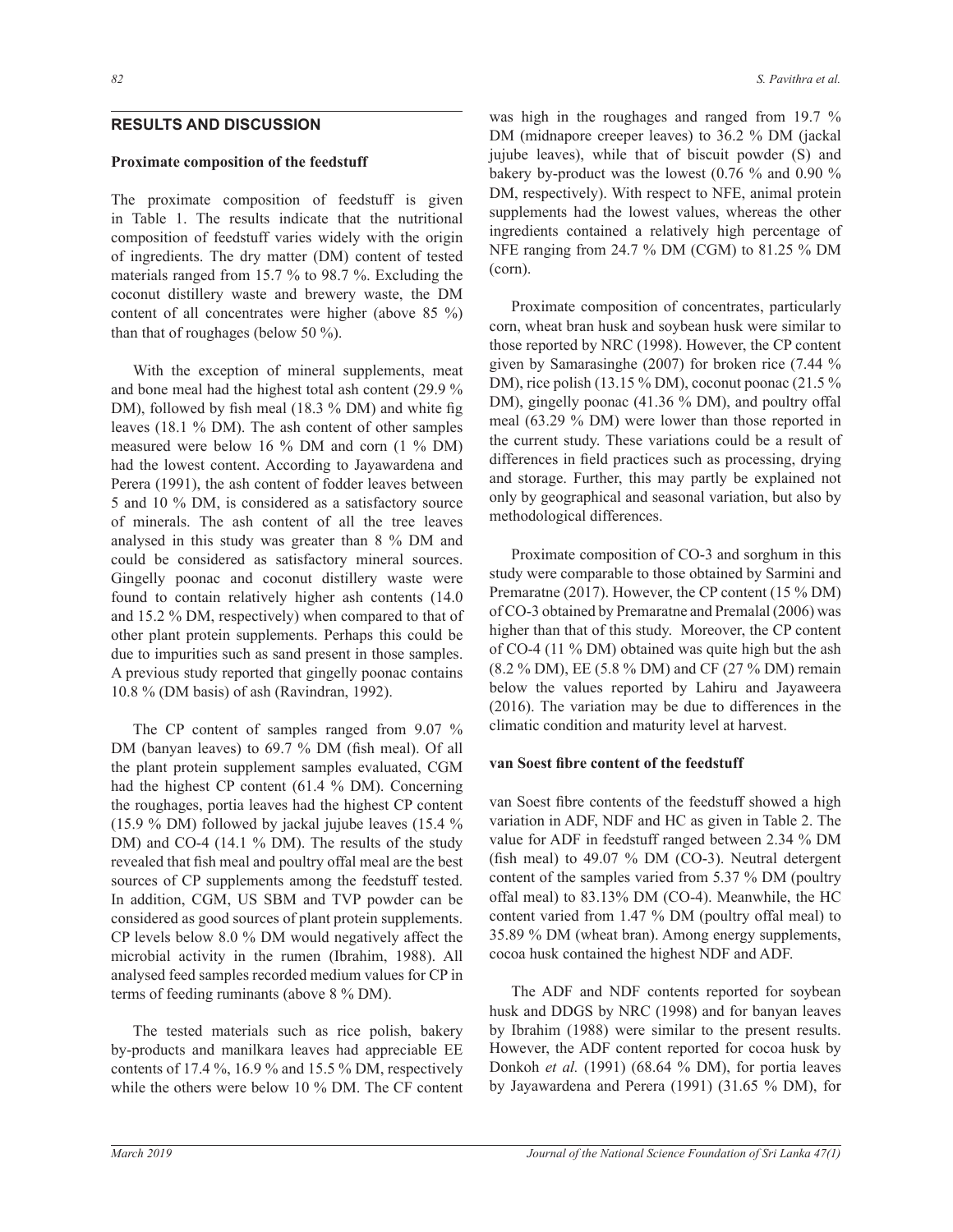#### **Table 2:** van Soest fibre contents of the feedstuff (% DM)

| Feedstuff                                          | ADF %           | NDF $%$         | HC %            |
|----------------------------------------------------|-----------------|-----------------|-----------------|
|                                                    |                 |                 |                 |
| <b>CONCENTRATES</b>                                |                 |                 |                 |
| Energy supplements                                 |                 |                 |                 |
| Corn (Zea mays)                                    | $6.67 \pm 0.22$ | $15.3 \pm 0.03$ | $8.72 \pm 0.12$ |
| Wheat (Triticum aestivum) bran                     | $13.7 \pm 0.15$ | $49.5 \pm 0.03$ | $35.8 \pm 0.12$ |
| Broken rice (Oryza sativa)                         | $6.83 \pm 0.22$ | $20.0 \pm 0.16$ | $13.2 \pm 0.45$ |
| Rice ( <i>Oryza sativa</i> ) polish (S)            | $30.9 \pm 0.21$ | $40.1 \pm 0.19$ | $9.18 \pm 0.15$ |
| Rice (Oryza sativa) polish (CIC)                   | $27.6 \pm 0.36$ | $35.6 \pm 0.44$ | $7.97 \pm 0.01$ |
| Bakery by-product                                  | $5.12 \pm 0.14$ | $16.4 \pm 0.14$ | $10.3 \pm 0.03$ |
| Biscuit powder (S)                                 | $6.05 \pm 0.07$ | $18.0 \pm 0.71$ | $12.0 \pm 0.16$ |
| Biscuit powder (N)                                 | $6.87 \pm 0.07$ | $20.3 \pm 0.22$ | $13.4 \pm 0.19$ |
| Soybean (Glycine max) husk                         | $44.6 \pm 0.07$ | $60.7 \pm 0.10$ | $16.0 \pm 0.44$ |
| Cocoa (Theobroma cacao) husk                       | $48.4 \pm 0.07$ | $78.4 \pm 0.11$ | $30.0 \pm 0.14$ |
| Plant protein supplements                          |                 |                 |                 |
| United State (US) soybean (Glycine max) meal       | $15.8 \pm 0.15$ | $26.9 \pm 0.30$ | $11.0 \pm 0.15$ |
| Textured vegetable protein (TVP) powder            | $6.31 \pm 0.07$ | $21.7 \pm 0.04$ | $15.4 \pm 0.07$ |
| Coconut (Cocos nucifera) poonac                    | $27.4 \pm 0.43$ | $52.5 \pm 0.01$ | $25.1 \pm 0.43$ |
| Gingelly (Sesamum indicum) poonac                  | $19.2 \pm 0.07$ | $31.1 \pm 0.06$ | $11.8 \pm 0.07$ |
| Coconut (Cocos nucifera) distillery waste          | $43.5 \pm 0.15$ | $55.2 \pm 6.35$ | $11.7 \pm 0.15$ |
| Brewery waste                                      | $30.2 \pm 0.22$ | $53.1 \pm 0.17$ | $22.8 \pm 0.22$ |
| Corn gluten meal (CGM)                             | $9.52 \pm 0.43$ | $11.4 \pm 0.12$ | $1.93 \pm 0.33$ |
| Distillers dried grains with solubles (DDGS)       | $20.4 \pm 0.43$ | $38.8 \pm 0.12$ | $18.4 \pm 0.19$ |
| Black gram (Vigna mungo) husk                      | $30.4 \pm 0.07$ | $48.9 \pm 0.45$ | $18.5 \pm 0.58$ |
| Dhal (Lens culinaris) husk only                    | $33.1 \pm 0.14$ | $48.1 \pm 0.15$ | $15.0 \pm 0.05$ |
| Dhal (Lens culinaris) seeds with husk              | $8.64 \pm 0.15$ | $30.4 \pm 0.01$ | $21.7 \pm 0.23$ |
| Animal protein supplements                         |                 |                 |                 |
| Fish meal                                          | $2.34 \pm 0.00$ | $5.87 \pm 0.24$ | $3.53 \pm 0.04$ |
| Meat & bone meal                                   | $7.66 \pm 0.36$ | $14.2 \pm 0.31$ | $6.54 \pm 0.27$ |
| Poultry offal meal                                 | $3.90 \pm 0.07$ | $5.37 \pm 0.29$ | $1.47 \pm 0.18$ |
|                                                    |                 |                 |                 |
| <b>ROUGHAGES</b>                                   |                 |                 |                 |
| Grass                                              |                 |                 |                 |
| CO-4 (Pennisetum americanum×Pennisetum purpureum)  | $48.2 \pm 0.37$ | $83.1 \pm 0.18$ | $34.9 \pm 0.07$ |
| CO-3 (Pennisetum americanum×Pennisetum purpureum)  | $49.0 \pm 0.07$ | $80.2 \pm 0.91$ | $31.1 \pm 0.15$ |
| Sorghum (Sorghum bicolor)                          | $45.0 \pm 0.08$ | $68.3 \pm 0.03$ | $23.3 \pm 0.22$ |
| Tree leaves                                        |                 |                 |                 |
| Banyan leaves (Ficus benghalensis)                 | $41.3 \pm 0.14$ | $53.9 \pm 0.45$ | $12.5 \pm 0.24$ |
| Portia leaves (Thespesia populnea)                 | $28.5 \pm 0.15$ | $54.2 \pm 0.02$ | $25.7 \pm 0.31$ |
| Manilkara leaves (Manilkara hexandra)              | $39.6 \pm 0.14$ | $49.6 \pm 0.01$ | $10.0 \pm 0.29$ |
| Midnapore creeper leaves (Rivea hypocrateriformis) | $29.7 \pm 0.14$ | $48.8 \pm 0.02$ | $19.0 \pm 0.15$ |
| Jackal jujube leaves (Ziziphus jujube)             | $43.8 \pm 0.25$ | $58.2 \pm 0.01$ | $14.3 \pm 0.22$ |
| White fig leaves (Ficus virensaiton)               | $44.2 \pm 0.00$ | $53.0 \pm 0.01$ | $8.80 \pm 0.33$ |

Values are expressed as averages ± SD (standard deviation); S: Sinhapitiya Farm; CIC: Chemical Industries Colombo (Pvt.) Ltd.; N: New Bernard (Pvt.) Ltd.

ADF: acid detergent fibre; NDF: neutral detergent fibre; HC: hemicellulose

manilkara leaves by Ibrahim (1988) (45.8 % DM) and for CO-4 by Lahiru and Jayaweera (2016) (60 % DM) were higher than the value obtained in the present study. The variation may be due to differences in the maturity level at the time of harvesting.

# *In vitro* dry matter digestibility content of feedstuff

This study suggested a very high variation in DMD  $(27.84 - 88.95\% \text{ DM})$  and OMD  $(22.38 - 85.15\% \text{ DM})$ of feedstuff as illustrated in Table 3. The concentrate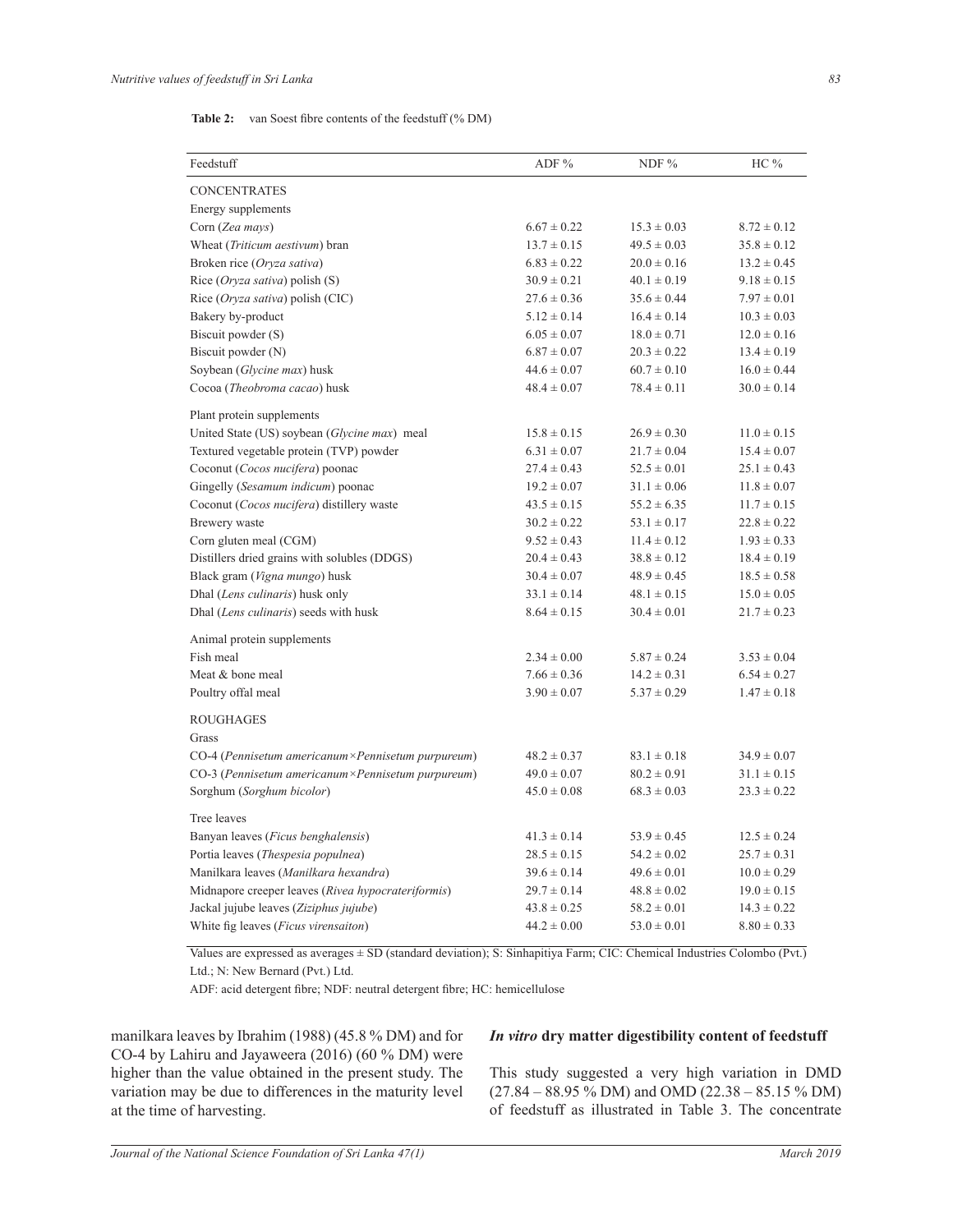| Table 3: |  | <i>In vitro</i> digestibility values of feedstuff (% DM) |  |  |  |  |
|----------|--|----------------------------------------------------------|--|--|--|--|
|----------|--|----------------------------------------------------------|--|--|--|--|

| Feedstuff                                          | DMD %           | $OMD\%$         |
|----------------------------------------------------|-----------------|-----------------|
| <b>CONCENTRATES</b>                                |                 |                 |
| Energy supplements                                 |                 |                 |
| Corn (Zea mays)                                    | $83.0 \pm 0.62$ | $79.7 \pm 0.60$ |
| Wheat (Triticum aestivum) bran                     | $74.9 \pm 0.73$ | $68.9 \pm 0.72$ |
| Broken rice (Oryza sativa)                         | $88.9 \pm 0.36$ | $85.1 \pm 0.35$ |
| Rice ( <i>Oryza sativa</i> ) polish (S)            | $51.8 \pm 0.52$ | $48.5 \pm 0.55$ |
| Rice (Oryza sativa) polish (CIC)                   | $72.3 \pm 0.05$ | $68.4 \pm 0.05$ |
| Bakery by-product                                  | $73.0 \pm 0.19$ | $71.2 \pm 0.19$ |
| Biscuit powder (S)                                 | $82.3 \pm 0.57$ | $81.9 \pm 0.57$ |
| Biscuit powder (N)                                 | $78.2 \pm 0.05$ | $75.5 \pm 0.05$ |
| Soybean (Glycine max) husk                         | $73.3 \pm 3.12$ | $60.7 \pm 3.28$ |
| Cocoa (Theobroma cacao) husk                       | $27.8 \pm 1.29$ | $22.3 \pm 1.31$ |
| Plant protein supplements                          |                 |                 |
| United State (US) soybean (Glycine max) meal       | $70.6 \pm 1.89$ | $65.7 \pm 1.98$ |
| Textured vegetable protein (TVP) powder            | $84.3 \pm 0.68$ | $81.9 \pm 0.73$ |
| Coconut (Cocos nucifera) poonac                    | $63.2 \pm 0.12$ | $60.5 \pm 0.13$ |
| Gingelly (Sesamum indicum) poonac                  | $72.1 \pm 0.13$ | $66.0 \pm 0.15$ |
| Coconut (Cocos nucifera) distillery waste          | $59.4 \pm 0.68$ | $22.3 \pm 1.20$ |
| Brewery waste                                      | $45.3 \pm 0.44$ | $41.3 \pm 0.44$ |
| Corn gluten meal (CGM)                             | $38.0 \pm 0.16$ | $33.4 \pm 0.17$ |
| Distillers dried grains with solubles (DDGS)       | $36.9 \pm 0.95$ | $31.7 \pm 0.99$ |
| Black gram (Vigna mungo) husk                      | $66.2 \pm 0.36$ | $64.4 \pm 0.37$ |
| Dhal (Lens culinaris) husk only                    | $62.2 \pm 0.27$ | $60.9 \pm 0.28$ |
| Dhal (Lens culinaris) seeds with husk              | $75.0 \pm 0.11$ | $71.1 \pm 0.10$ |
| Animal protein supplements                         |                 |                 |
| Fish meal                                          | $83.4 \pm 1.61$ | $69.3 \pm 2.61$ |
| Meat & bone meal                                   | $88.8 \pm 0.82$ | $80.9 \pm 1.15$ |
| Poultry offal meal                                 | $68.1 \pm 0.89$ | $64.9 \pm 0.93$ |
| <b>ROUGHAGES</b>                                   |                 |                 |
| Grass                                              |                 |                 |
| CO-4 (Pennisetum americanum×Pennisetum purpureum)  | $50.2 \pm 0.51$ | $47.9 \pm 0.58$ |
| CO-3 (Pennisetum americanum×Pennisetum purpureum)  | $48.9 \pm 1.35$ | $44.9 \pm 1.48$ |
| Sorghum (Sorghum bicolor)                          | $63.6 \pm 0.15$ | $54.1 \pm 0.16$ |
| Tree leaves                                        |                 |                 |
| Banyan leaves ( <i>Ficus benghalensis</i> )        | $37.0 \pm 0.87$ | $31.2 \pm 0.94$ |
| Portia leaves (Thespesia populnea)                 | $63.2 \pm 0.60$ | $54.6 \pm 0.68$ |
| Manilkara leaves (Manilkara hexandra)              | $39.2 \pm 0.33$ | $33.5 \pm 0.36$ |
| Midnapore creeper leaves (Rivea hypocrateriformis) | $57.7 \pm 0.92$ | $49.6 \pm 1.07$ |
| Jackal jujube leaves (Ziziphus jujube)             | $47.1 \pm 0.30$ | $39.4 \pm 0.34$ |
| White fig leaves ( <i>Ficus virensaiton</i> )      | $42.3 \pm 0.08$ | $28.7 \pm 0.09$ |

Values are expressed as averages ± SD (standard deviation); S: Sinhapitiya Farm; CIC: Chemical Industries Colombo (Pvt.) Ltd.; N: New Bernard (Pvt.) Ltd.

DMD: dry matter digestibility; OMD: organic matter digestibility

feeds were found to have the highest digestibility values compared to roughages. The average DMD and OMD of cocoa husk and rice polish were less than 55 % DM, while in other energy supplements it was more than 55% DM. Among the grasses, sorghum had an OMD of 54.2 % DM, while the lowest value was observed in CO-3 grass (45 % DM). Except portia leaves, the other tree leaves had an OMD value below 50 % DM. The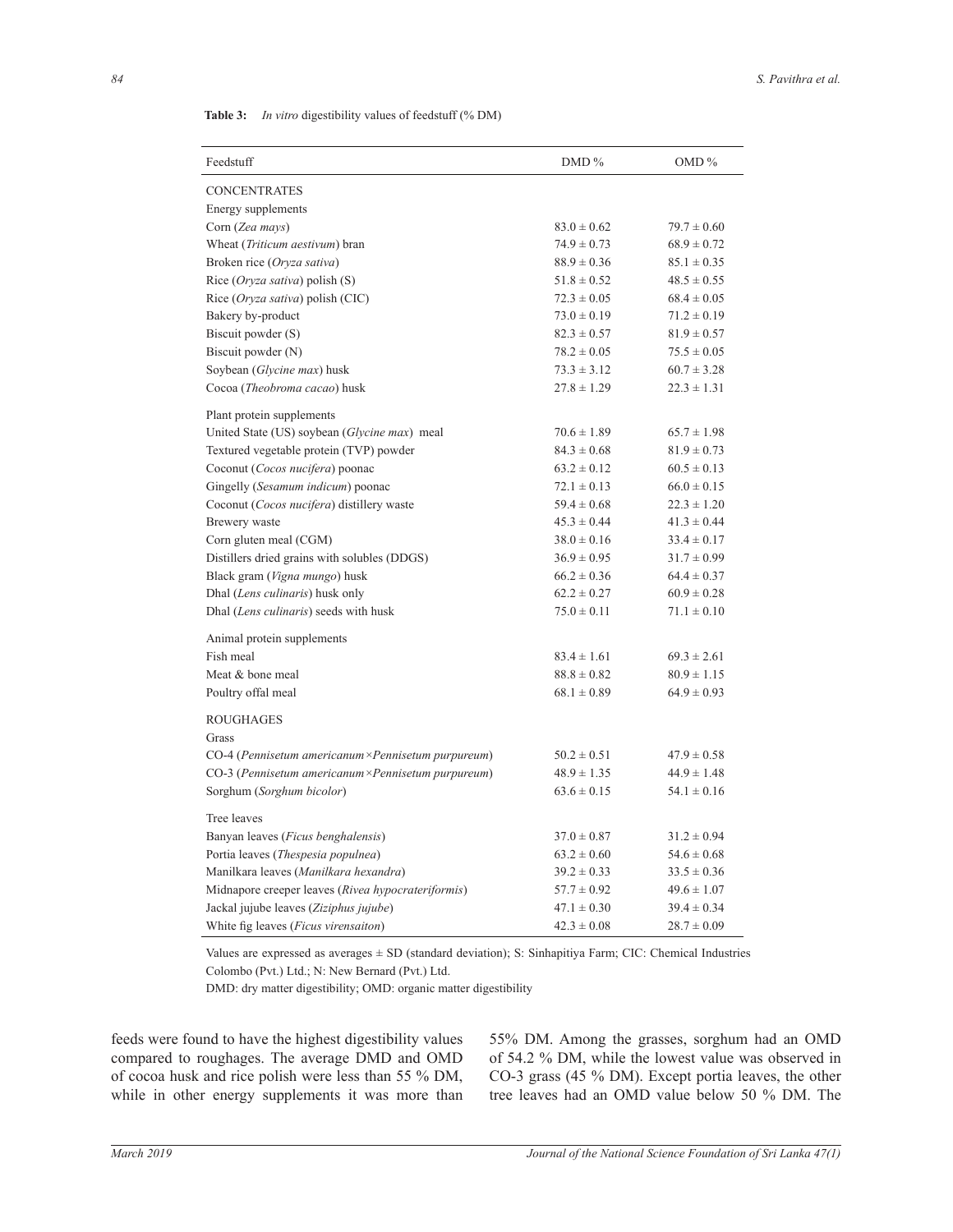OMD values are closely related to the lignin content of the feeds (Ibrahim, 1988). The low digestibility of most

of the analysed roughages can be considered a limiting factor for feeding ruminants.

| Table 4: | Mineral and gross energy contents of the feedstuff |  |  |  |  |  |
|----------|----------------------------------------------------|--|--|--|--|--|
|----------|----------------------------------------------------|--|--|--|--|--|

| Feedstuff                                                  | Ca                 | $\mathbf{P}$    | Energy                    |
|------------------------------------------------------------|--------------------|-----------------|---------------------------|
|                                                            | $(g \ kg^{-1} DM)$ | $(g kg-1 DM)$   | (kcal g <sup>-1</sup> DM) |
| <b>CONCENTRATES</b>                                        |                    |                 |                           |
| Energy supplements                                         |                    |                 |                           |
| Corn (Zea mays)                                            | $0.39 \pm 0.04$    | $2.70 \pm 0.28$ | $4.13 \pm 0.00$           |
| Wheat (Triticum aestivum) bran                             | $1.95 \pm 0.07$    | $10.8 \pm 0.78$ | $4.15 \pm 0.00$           |
| Broken rice (Oryza sativa)                                 | $2.55 \pm 0.49$    | $2.80 \pm 0.42$ | $4.34 \pm 0.46$           |
| Rice (Oryza sativa) polish (S)                             | $2.85 \pm 0.21$    | $4.20 \pm 0.42$ | $4.55 \pm 0.09$           |
| Rice (Oryza sativa) polish (CIC)                           | $2.05 \pm 0.35$    | $6.55 \pm 0.92$ | $4.31 \pm 0.34$           |
| Bakery by-product                                          | $0.25 \pm 0.08$    | $2.55 \pm 0.49$ | $4.62 \pm 0.16$           |
| Biscuit powder (S)                                         | $0.41 \pm 0.16$    | $2.55 \pm 0.92$ | $4.49 \pm 0.26$           |
| Biscuit powder (N)                                         | $0.52 \pm 0.10$    | $2.75 \pm 0.92$ | $4.33 \pm 0.17$           |
| Soybean (Glycine max) husk                                 | $3.05 \pm 1.34$    | $1.25 \pm 0.78$ | $3.93 \pm 0.01$           |
| Cocoa (Theobroma cacao) husk                               | $1.60 \pm 0.57$    | $4.25 \pm 1.20$ | $3.46 \pm 0.51$           |
| Plant protein supplements                                  |                    |                 |                           |
| United State (US) soybean (Glycine max) meal               | $2.40 \pm 0.42$    | $6.75 \pm 0.35$ | $4.10 \pm 0.02$           |
| Textured vegetable protein (TVP) powder                    | $0.32 \pm 0.12$    | $0.20 \pm 0.03$ | $4.03 \pm 0.01$           |
| Coconut (Cocos nucifera) poonac                            | $1.30 \pm 0.57$    | $6.00 \pm 0.71$ | $4.30 \pm 0.01$           |
| Gingelly (Sesamum indicum) poonac                          | $19.2 \pm 3.11$    | $13.5 \pm 1.13$ | $4.30 \pm 0.01$           |
| Coconut (Cocos nucifera) distillery waste                  | $0.65 \pm 0.35$    | $0.55 \pm 0.07$ | $2.97 \pm 0.01$           |
| Brewery waste                                              | $0.61 \pm 0.16$    | $10.1 \pm 3.18$ | $4.78 \pm 0.01$           |
| Corn gluten meal (CGM)                                     | $0.85 \pm 0.49$    | $7.65 \pm 2.47$ | $3.81 \pm 0.05$           |
| Distillers dried grains with solubles (DDGS)               | $2.70 \pm 1.13$    | $10.1 \pm 1.63$ | $4.60 \pm 0.01$           |
| Black gram (Vigna mungo) husk                              | $5.15 \pm 0.64$    | $2.20 \pm 0.42$ | $3.84 \pm 0.00$           |
| Dhal (Lens culinaris) husk only                            | $4.60 \pm 0.42$    | $2.50 \pm 0.28$ | $4.21 \pm 0.01$           |
| Dhal (Lens culinaris) seeds with husk                      | $0.07 \pm 0.04$    | $0.02 \pm 0.01$ | $4.33 \pm 0.01$           |
| Animal protein supplements                                 |                    |                 |                           |
| Fish meal                                                  | $37.3 \pm 5.16$    | $22.7 \pm 2.62$ | $3.18 \pm 0.00$           |
| Meat & bone meal                                           | $91.1 \pm 18.5$    | $31.0 \pm 5.66$ | $4.07 \pm 0.01$           |
| Poultry offal meal                                         | $29.3 \pm 8.27$    | $15.9 \pm 6.08$ | $4.22 \pm 0.25$           |
| <b>ROUGHAGES</b>                                           |                    |                 |                           |
| Grass                                                      |                    |                 |                           |
| CO-4 (Pennisetum americanum × Pennisetum purpureum)        | $2.00 \pm 0.42$    | $2.95 \pm 0.21$ | $3.92 \pm 0.01$           |
| CO-3 (Pennisetum americanum $\times$ Pennisetum purpureum) | $1.05 \pm 0.21$    | $2.20 \pm 0.42$ | $3.58 \pm 0.00$           |
| Sorghum (Sorghum bicolor)                                  | $0.85 \pm 0.21$    | $3.05 \pm 0.21$ | $3.85 \pm 0.02$           |
| Tree leaves                                                |                    |                 |                           |
| Banyan leaves (Ficus benghalensis)                         | $10.7 \pm 2.40$    | $7.75 \pm 3.89$ | $4.29 \pm 0.01$           |
| Portia leaves (Thespesia populnea)                         | $4.75 \pm 1.20$    | $0.22 \pm 0.04$ | $4.20 \pm 0.02$           |
| Manilkara leaves (Manilkara hexandra)                      | $3.60 \pm 0.57$    | $0.17 \pm 0.05$ | $3.99 \pm 0.01$           |
| Midnapore creeper leaves (Rivea hypocrateriformis)         | $0.32 \pm 0.16$    | $0.09 \pm 0.02$ | $3.73 \pm 0.16$           |
| Jackal jujube leaves (Ziziphus jujube)                     | $0.38 \pm 0.13$    | $0.34 \pm 0.08$ | $4.04 \pm 0.04$           |
| White fig leaves (Ficus virensaiton)                       | $0.14 \pm 0.07$    | $0.23 \pm 0.09$ | $3.85 \pm 0.26$           |
| Mineral supplements                                        |                    |                 |                           |
| $CaCO$ <sub>3</sub> ( <i>Limestone</i> )                   | $329 \pm 1.77$     | $0.00\,$        |                           |
| Dicalcium Phosphate (DCP)                                  | $226 \pm 10.5$     | $182 \pm 3.68$  |                           |

Values are expressed as averages ± SD (standard deviation); S: Sinhapitiya Farm; CIC: Chemical Industries Colombo (Pvt.) Ltd.; N: New Bernard (Pvt.) Ltd.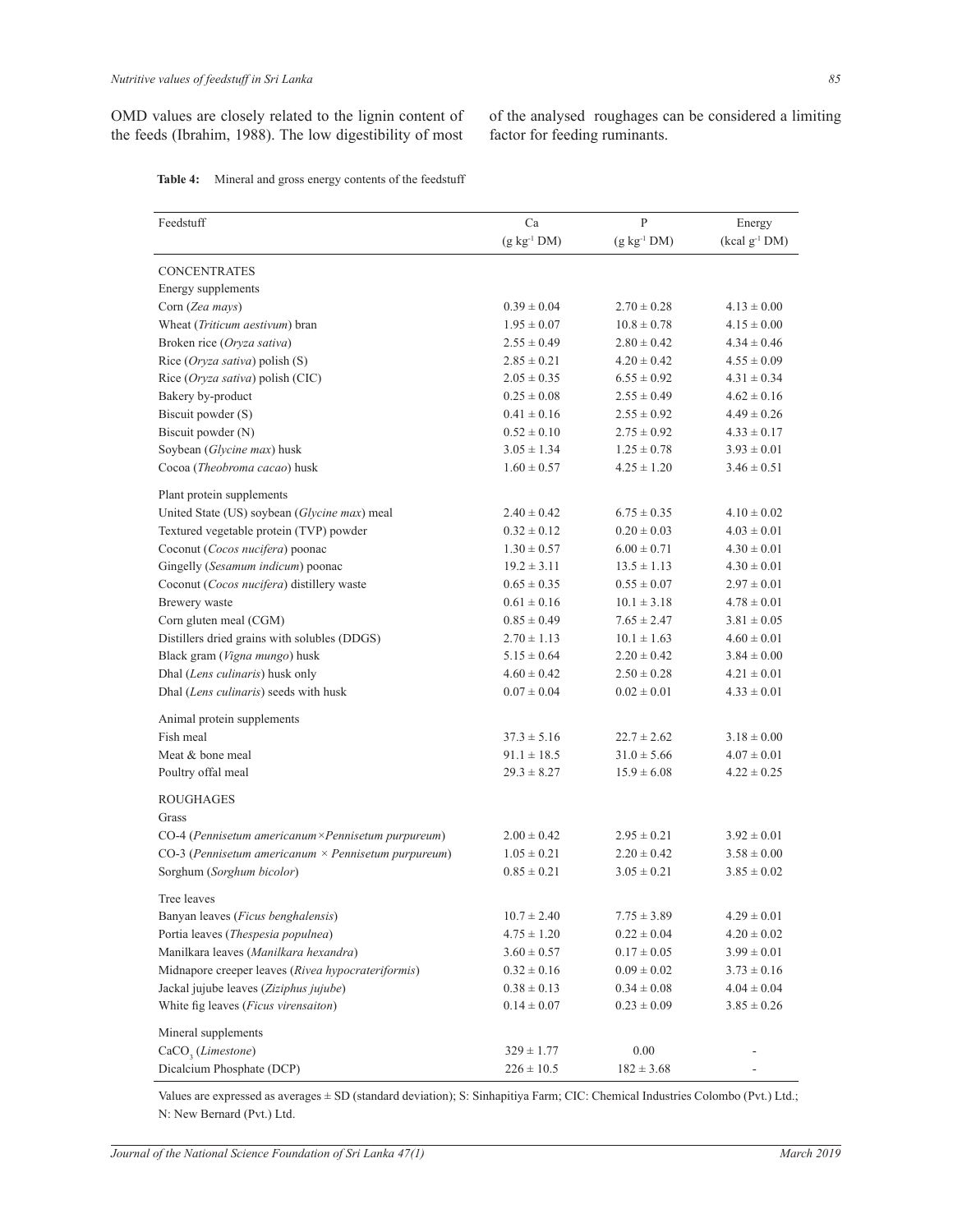#### Mineral and gross energy content of the feedstuff

The minerals and gross energy (GE) content of feedstuff summarised in Table 4 shows that animal protein supplements appear to be better sources of calcium and phosphorus for animal nutrition than plant protein supplements. Banyan leaves had the highest amount of calcium (10.7  $\%$  DM) and phosphorous (7.75  $\%$  DM) among roughages. The calcium and phosphorus content of concentrates reported by Samarasinghe (2007) and NRC (1998) were similar to the results reported in the current study. Calcium and phosphorous are metallic elements present in various forms and amounts in many animal tissues. Their functions in various livestock species are widespread, from bone mineralisation, blood pressure regulation to nerve conduction, muscle contraction, blood clotting and immune system activation. Phosphorus is also important in energy utilisation and transfer, acid-base and osmotic balance. In ruminants it is required by ruminal microbes for growth and cellular metabolism (Suttle, 2010). Meat and bone meal  $(91.1\%$ and 31.0 % DM), fish meal (37.3 % and 22.7 % DM), and poultry offal meal (29.3  $\%$  and 15.9  $\%$  DM), which contain comparatively high amounts of calcium and phosphorus, respectively could be considered as good sources of mineral supplements when formulating feeds for livestock species. No single roughage source is optimal for calcium and phosphorus; nevertheless a mixed diet should provide sufficient amounts of those minerals for ruminants especially with banyan leaves (*Ficus benghalensis*).

 The GE content was the highest for brewery waste  $(4.78 \text{ kcal g}^{-1}DM)$ , followed closely by bakery byproduct  $(4.62 \text{ kcalg}^{-1} \text{ DM})$  and DDGS  $(4.6 \text{ kcalg}^{-1} \text{ DM})$ . Coconut distillery waste recorded the lowest GE content of 2.97 kcal/g DM. According to the analysis, bakery byproducts and rice by-products (rice polish and broken rice) contained more energy  $(4.3-4.7 \text{ kcal g}^{-1} \text{ DM})$ compared to other energy supplements.

From the generated data, a nutritional index could be established, which would be helpful in ration formulation for enhancing animal productivity in Sri Lanka.

# **CONCLUSION**

Data on the nutritional value of leaves of tree species of tropical origin and industrial by-products are scanty. Considering the crude protein composition, DMD and OMD, portia (*Thespesia populnea*) tree leaves make it the best candidate for utilising as a good roughage source for ruminants. However, the level of anti-nutritional factors may complicate the utilisation of such tree leaves in large quantities in ruminant feeding. Furthermore, the results of the current study show high variation in the nutritional composition of the feedstuff. Thus, it is concluded that the evaluation of various feedstuff and applying the nutrient value variations is helpful in balanced ration formulation for ruminants in Sri Lanka.

# **REFERENCES**

- AOAC (2005). Official Method of Analysis of AOAC *International*, 18<sup>th</sup> edition. Association of Official Analytical Chemists, Gaithersburg, Maryland, USA.
- Devendra C. & Leng R.A.  $(2011)$ . Feed resources for animals in Asia: issues, strategies for use, intensification and integration for increased productivity. *Asian Australasian Journal of Animal Sciences* **24**: 303–321. DOI: https://doi.org/10.5713/ajas.2011.r.05
- Donkoh A., Atuahene C.C., Wilson B.N. & Adomako D. (1991). Chemical composition of cocoa pod husk and its effect on growth and food efficiency in broiler chicks. Animal Feed *Science and Technology* **35**(1–2): 161–169.
	- DOI: https://doi.org/10.1016/0377-8401(91)90107-4
- Goering H.K. & van Soest P.J. (1970). Forage Fibre Analysis. Agricultural Hand Book, No. 379. US Department of Agriculture, Washington DC, USA.
- Houwers W., Wouters B. & Vernooij A. (2015). Sri Lanka fodder study; an overview of potential bottlenecks and improvements to meet the rising demand for quality fodder in Sri Lanka. *Livestock Research Report 924*, pp. 6-11. Wageningen University and Research Center, Wageningen, The Netherlands*.*
- Ibrahim M.N.M. (1988). *Feeding Tables for Ruminants in Sri Lanka*. Fibrous Feed Utilization Project. Sri Lanka-Netherlands Livestock Development Program, Kandy Offset Printers Ltd., Kandy, Sri Lanka.
- Ibrahim M.N.M., Staal S.J., Daniel S.L.A. & Thorpe W. (1999). *Appraisal of the Sri Lanka Dairy Sector*. *Main Report* pp. 10–11. Ministry of Livestock Development and Estate Infrastructure, Sri Lanka.
- Jayawardena V.P. & Perera A.N.F. (1991). Evaluation of underutilized fodder species for feeding small ruminants in Sri Lanka. *Tropical Agricultural Research* **3**: 339–347.
- Kearl L.C. (1982). *Nutrient Requirements of Ruminants in Developing Countries*. International Feedstuff Institute, Utah Agriculture Experimental Station, Utah State University, Utah, USA.
- Lahiru P.B. & Jayaweera B.P.A. (2016). Alternative roughage feed production under different drying methods and evaluation of the feeding value*. Wayamba Journal of Animal Science* **8**±
- National Research Council (1998). *Nutrient Requirements of Swine*, 10<sup>th</sup> edition. National Academy Press, Washington DC, USA.

DOI: https://doi.org/10.17226/6016